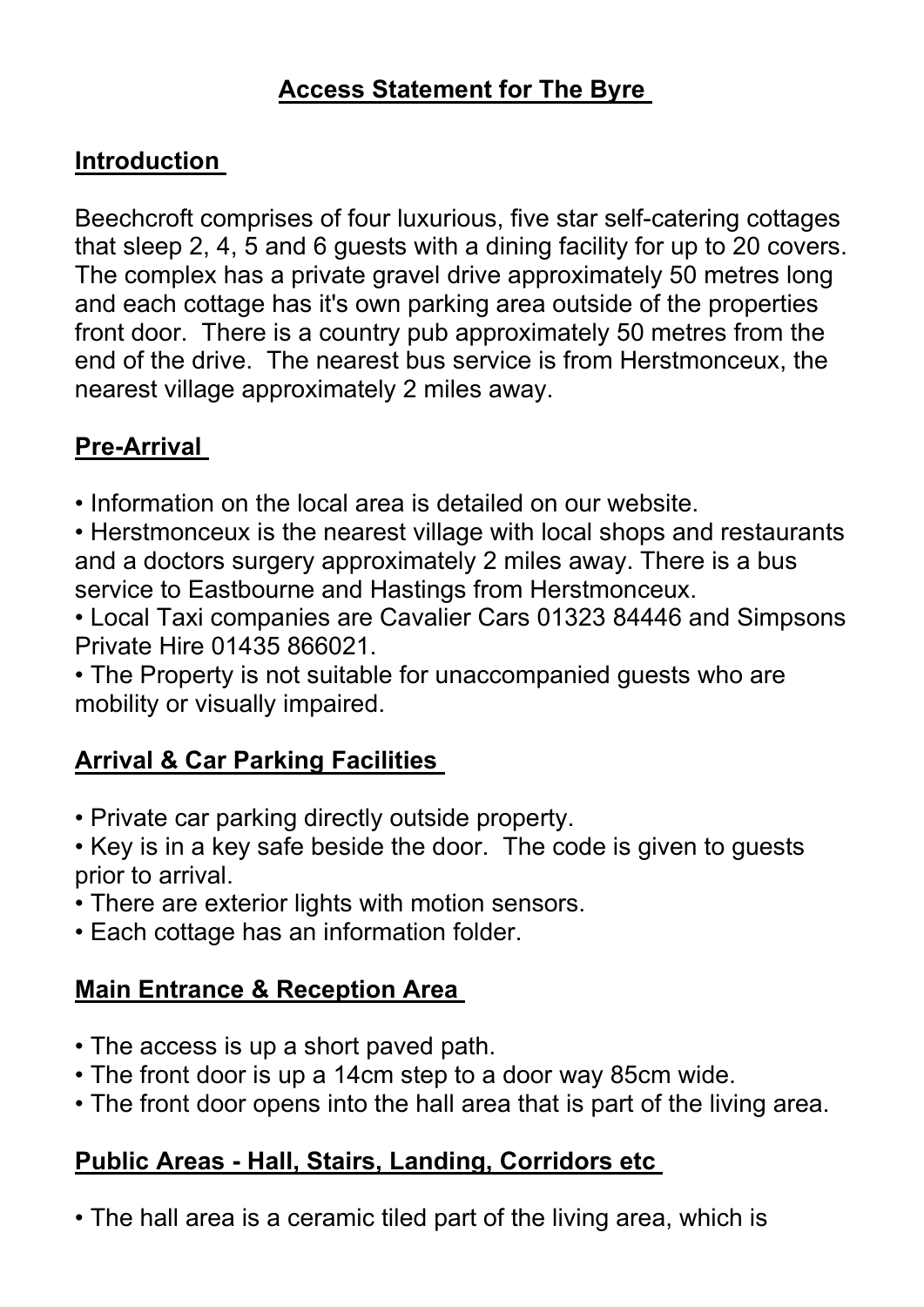accessed down two steps 10cm high.

- The stairs are 85cm wide, 13 steps up a straight line with a handrail.
- The landing is 83cm by 1.05m.

•

# **Public Areas - Sitting room, lounges, lobbies etc**

• The carpeted living area is accessed down two steps 10cm high and 1.12m wide.

• There is access to the paved patio through a french door that opens to 1.14m down an 8.5cm step. The dining area on the patio is up a 20cm step.

# **Public WCs**

- The downstairs toilet has a ceramic tiled floor.
- The door is 63cm wide with access 65cm wide.
- The toilet is 1.15m away from the door which is 40cm high.
- The basin is 85cm high.

# **Laundry**

• There is a washing machine, iron and ironing board provided for guests' use.

# **Bedrooms & Sleeping Areas**

• The downstairs double bedroom is accessed via the living area through a door 72cm wide.

• The bed is 50cm high with a minimum distance around the bed of 25cm on one side and 40cm on the other.

- The floor is carpeted.
- The upstairs twin bedroom has a door 62cm wide.

• The beds are 50cm high with a minimum space around the beds of 66cm.

• The floor is carpeted.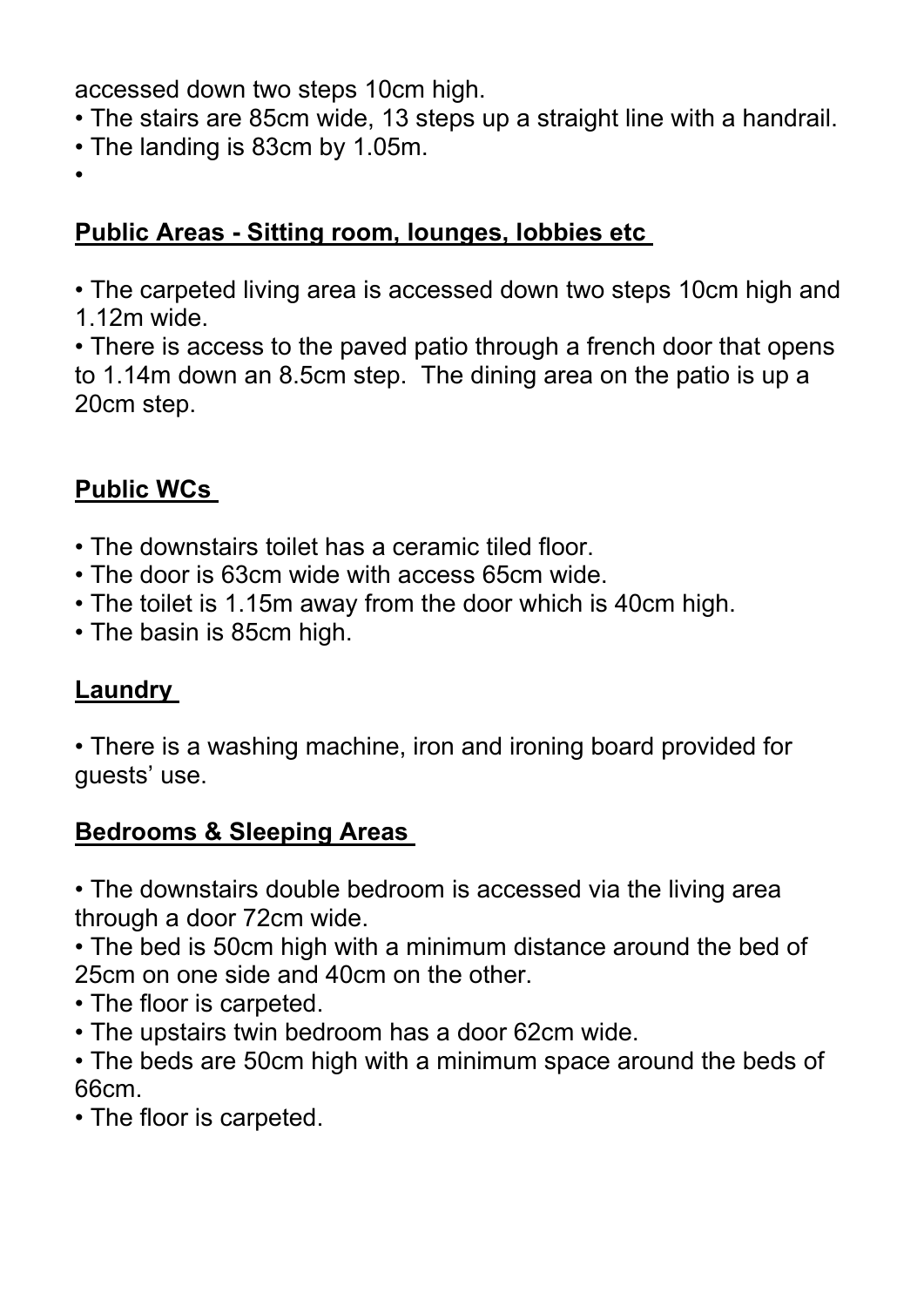# **Bathroom, Shower-room & WC [Ensuite or Shared]**

• The en-suite shower room downstairs has a door that opens outwards that is 73cm wide.

- The access is 54cm wide
- The shower door opens 38.5cm up a 17.5cm step.
- The shower measures 90cm by 50cm; it is a curved corner shower.
- The toilet is 1.5m from the door and is 43cm high
- The basin is 84cm high.
- The bathroom upstairs has a door 62cm wide with an access 70cm wide.

• The bath is 57cm by 1.55m. There is no handrail; the taps are outside of the bath.

- The toilet is 1.35m from the door and is 42 cm high.
- The basin is 84cm high.

# **Self-Catering Kitchen**

• The kitchen has a ceramic tile floor.

• It is equipped with a kettle, toaster, microwave, fridge with freezer compartment, washing machine and dishwasher for guests use.

• The cooker is an oil fired Sandyford range cooker with incorporated hobs.

• The kitchen surfaces are 90cm high.

### **Grounds and Gardens**

• Beechcroft is set within a working beef farm.

## **Additional Information**

- Smoke alarms
- No Smoking
- No Dogs

• No Children under the age of 5. Babies up to the age of 1 year are welcome with their own moses basket, no cot or high chair is provided.

• Fridge provided in the kitchen.